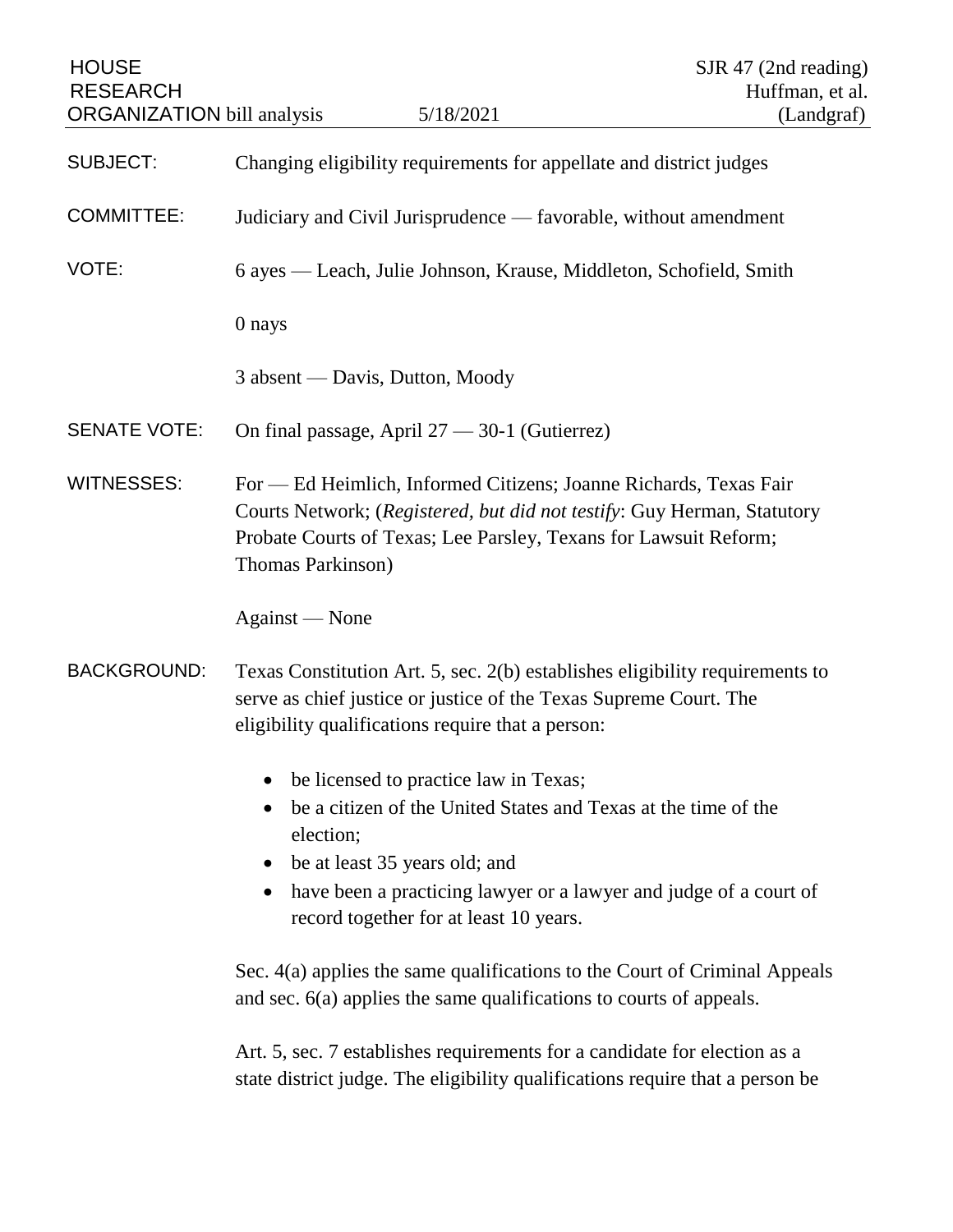## SJR 47 House Research Organization page 2

licensed to practice law in Texas; be a citizen of the United States and Texas; have been a practicing lawyer or a judge of a court in Texas, or both combined, for four years; have resided in the district in which the person was elected for two years; and reside in the district during the person's term in office.

DIGEST: SJR 47 would amend the Texas Constitution to change the eligibility requirements to serve on the Texas Supreme Court, the Court of Criminal Appeals, and courts of appeals and for election as a district judge.

> **Appellate judges.** The joint resolution would revise the requirement relating to the 10 years before a person became a justice or judge on certain courts. A practicing lawyer would have to have been licensed in Texas for at least 10 years or have judicial experience from specific Texas courts for a combined total of at least 10 years in order to be eligible.

Under the revisions, to serve as the chief justice or a justice on the Texas Supreme Court or a court of appeals or as a presiding judge or judge on the Court of Criminal Appeals, a person would have to be:

- licensed to practice law in Texas;
- a citizen of the United States and a resident of Texas at the time of the election;
- at least 35 years old; and
- a practicing lawyer licensed in Texas for at least 10 years or a practicing lawyer licensed in Texas and a judge of a state court or county court established by the Legislature by statute for a combined total of at least 10 years.

In addition to these qualifications, the bill would require that during the 10 years the person was licensed and practicing, the person could not have had the person's license to practice law revoked, suspended, or subject to a probated suspension.

**District judges.** The joint resolution would increase from four to eight the number of years preceding a district judge's election that the judge would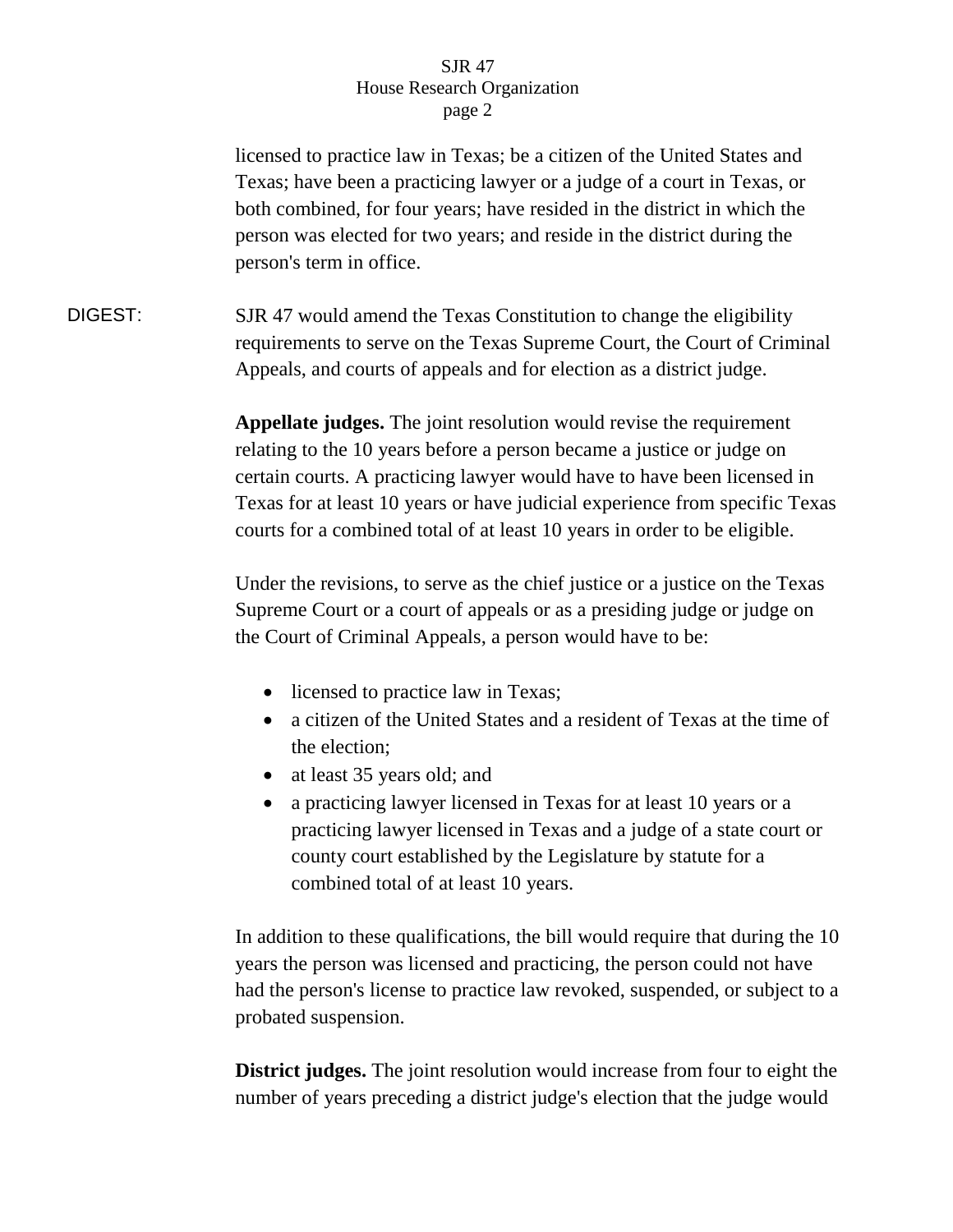## SJR 47 House Research Organization page 3

have to have been a practicing lawyer, a judge of a Texas court, or both combined. The resolution would add a new requirement that during that time, the judge's license to practice law could not have been revoked, suspended, or subject to a probated suspension.

**Effective dates.** A temporary provision in the joint resolution would specify that the resolution's revisions of eligibility requirements for certain justices would take effect January 1, 2022, and would apply only to a chief justice or other justice of the Texas Supreme Court, a presiding judge or other judge of the Court of Criminal Appeals, or a chief justice or other justice of a court of appeals who was first elected for a term that began on or after January 1, 2025, or who was appointed on or after that date.

The amendment relating to district judges would take effect January 1, 2022, and would apply only to a district judge first elected for a term that began on or after January 1, 2025, or who was appointed on or after that date.

The temporary provision would expire January 1, 2026.

**Ballot proposal.** The ballot proposal would be presented to voters at an election to be held November 2, 2021. The proposal would read: "The constitutional amendment changing the eligibility requirements for a justice of the supreme court, a judge of the court of criminal appeals, a justice of a court of appeals, and a district judge."

SUPPORTERS SAY: SJR 47 would ensure a higher quality judiciary in Texas by adding to existing eligibility requirements for appellate and district court judges. There have long been bipartisan calls to revise qualifications for judges, an issue separate from the method of judicial selection. Strengthening judicial qualifications would benefit all Texans.

> Requiring appellate court justices to have practiced law and been licensed in Texas for at least 10 consecutive years would ensure these judges had the necessary experience in Texas law and avoid a situation in which a